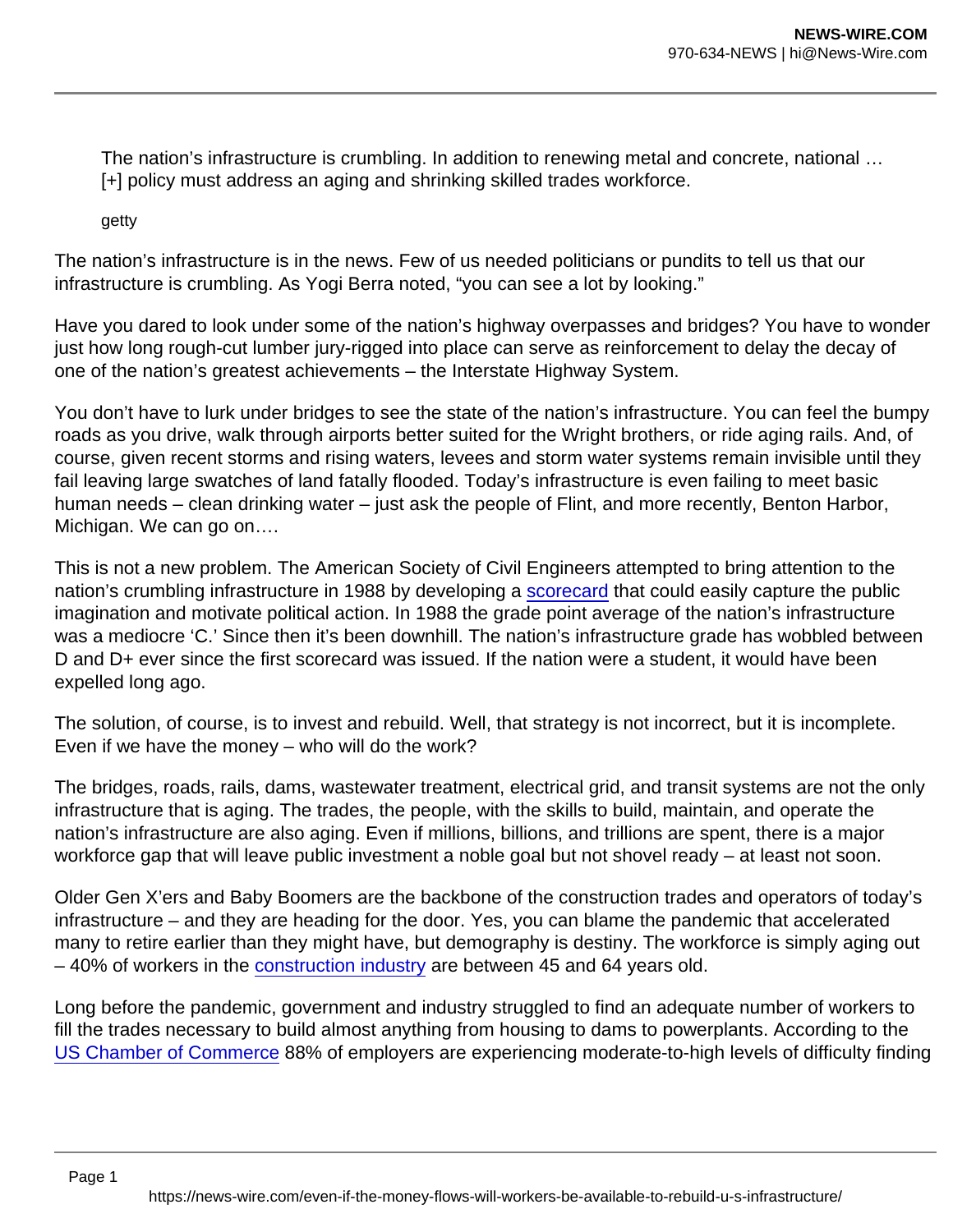skilled workers – a full 45% report a high level of difficulty.

No, there is not a long line of Millennials and Gen Z waiting for these 'older workers' to get out of the way. The trades just don't seem to attract younger workers. Despite the Millennials being the nation's largest cohort in today's workforce (plus many Gen Z'ers already in their 20s and working) they are underrepresented in the trades.

Perhaps a better glimpse of the worsening workforce gap is to look at a few key professions that will be required to renew the nation's infrastructure. Below are the proportion of workers in selected trades over 40 years old as reported by the Bureau of Labor Statistics.

- 49% of structural steel & ironworkers
- 51% of civil engineers
- 52% of pipefitters/plumbers
- 52% of welders
- 52% of electricity line workers
- 51% of masons
- 56% of electricians
- 65% of heavy equipment operators
- 65% of pile driver operators
- 74% of dredge operators

Retirement was originally conceived for people that work in jobs like the construction trades. Construction work and the related professions necessary to rebuild America remains very physical and often dangerous. Yes, automation, better equipment, and safety measures have made the work better. However, unlike those of us that are paid to drive a keyboard rather than a bulldozer, decades of bracing all kinds of weather and lifting, pulling, pushing, pounding, climbing, and vibrating makes retirement less of a desired dream and more of a physical necessity.

There are public and private initiatives to attract more younger people to the construction industry and related trades. Investments in vocational education from high school to community college are a start. Onthe-job training from government agencies, e.g., state departments of transportation, as well as construction firms and unions are also making an impact.

Perhaps equally critical to funding education, apprenticeships, and mentoring is reengineering the storyline of work in the trades. Today the perceived prestige assigned to these professions is lackluster compared to contributing to the 'digital economy.' The image may be lackluster but the income is not and, unlike the gig economy, benefits are often part of total compensation. For example, the base annual salary of a heavy equipment operator in [Florida](https://www.salary.com/research/salary/benchmark/heavy-equipment-operator-salary/orlando-fl) is between \$52,000 and \$71,000, while many [plumbers](https://www.pbs.org/newshour/show/despite-rising-salaries-the-skilled-labor-shortage-is-getting-worse) in their 20s and 30s are commanding \$100,000 to \$200,000 per year. Moreover, most jobs in infrastructure construction do not typically require a four-year college education — and the all too often requisite student loans that burden graduates for a lifetime. For those who see the economy narrowly, as only the digital economy, be reassured that tomorrow's infrastructure will be '[smart,](https://www.asce.org/topics/smart-infrastructure)' equal parts digital intelligence, metal,